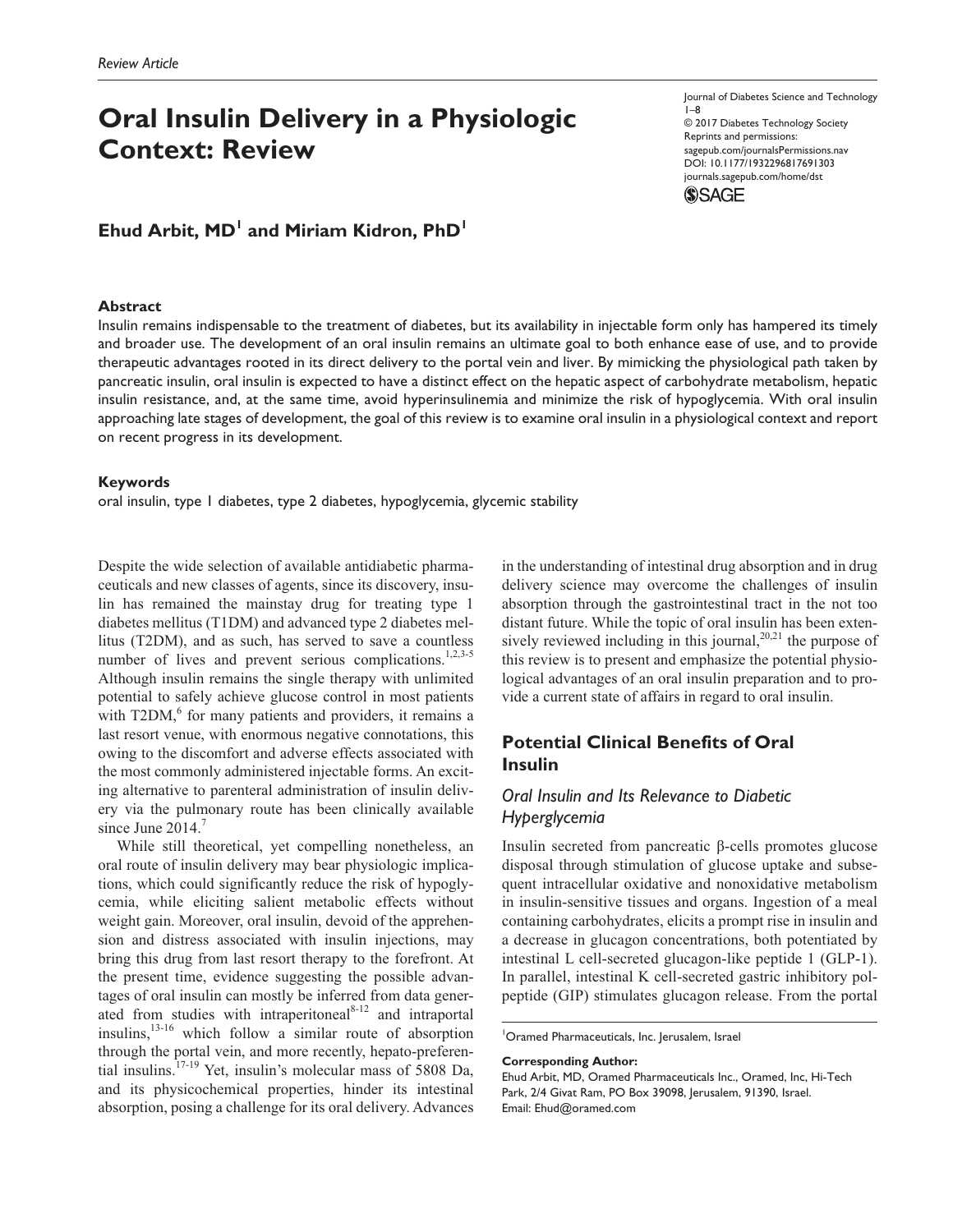

**Figure 1.** The pathways and targets of secreted versus subcutaneously injected insulin. The differences in routes taken by and targets of secreted versus subcutaneously delivered insulin may play a role in iatrogenic hypoglycemia, weight gain and glycemic variability. **Left panel:** The physiologic pathway and hepatic clearance of endogenous insulin. Following caloric intake, insulin (black arrows) is secreted from β-cells at concentrations sufficient to partially suppress secretion of glucagon (white arrows) from  $\alpha$ -cells (paracrine action). The insulin and glucagon flow into the portal-hepatic vein at a ratio that allows for glucose disposition by the liver and peripheral tissue. Up to 80% of the secreted insulin is taken up by the liver and the rest reaches the systemic circulation, creating a portal/ peripheral insulin gradient. Only a small fraction of glucagon is taken up by the liver. Due to receptor binding and its short plasma half-life, insulin is rapidly cleared from the circulation. **Right panel:** Insulin delivered by injection is ferried to the systemic circulation, with equal distribution in tissues; a portal/ peripheral insulin gradient is absent. Lack or insufficient insulin levels at the islet level lead to inadequate suppression of glucagon secretion, resulting in hyperglucagonemia, and a perturbed insulin/ glucagon ratio in the portal vein. In consequence, the balance between hepatic glucose production and storage of hepatic glycogen is disrupted, yielding hyperglycemia. Attempts to control the resulting hyperglucagonemia and resulting hyperglycemia with intensification of treatment by increasing the doses of injected insulin, may cause hypoglycemia.<sup>40</sup>

vein, insulin passes through the liver, where up to 80% is extracted on first-pass, giving rise to a significantly (2.5- to 3-fold) higher insulin concentration in the portal vein as compared to the systemic circulation (Figure 1).<sup>22,23</sup> This portal–peripheral gradient is maintained both in the fasting state (basal) and postprandial state,  $^{24}$  leaving the liver constantly exposed to significantly higher insulin concentrations as compared with other organs/tissues. The fraction of insulin extracted by the liver is dynamic, varying in accordance with metabolic demands to maintain optimal peripheral insulinization, while also securing sufficient insulinization of the liver.<sup>25</sup> This dynamic process is further

reinforced by insulin's short half-life of 4-6 min in the circulation, which simplifies fine-tuning of insulin release into the systemic circulation, avoiding peaks and troughs in insulin concentrations and in glycemic excursions.

The liver maintains plasma glucose concentrations within a narrow range, by sequestering ingested glucose after a meal (postprandial) and releasing glucose in response to low glucose levels (e.g., fasting state). Fasting hyperglycemia is the sequela of increased or unconstrained hepatic glucose release resulting from insufficient insulin secretion in T1DM or in the context of relative hepatic insulin resistance in T2DM,<sup>26-29</sup> whereas postprandial hyperglycemia is mainly due to disproportionately high endogenous glucose production resulting from its reduced suppression and/or decreased glucose clearance in tissues.<sup>30</sup> Thus, sufficient hepatic insulinization is indispensably needed to suppress hepatic glucose production and to reduce both fasting and postprandial hyperglycemia.

Hepatic glucose production is discerningly sensitive to changes in insulin levels and thus can be controlled by a minute increase in hepatic insulinization.<sup>31-33</sup>

An oral insulin product is predicted to have therapeutic advantages in the management of hepatic glucose production, via its potential to mimic the natural route of endogenous insulin secreted by the pancreas. After reaching the portal vein, the oral insulin is directly delivered to the liver and then to the peripheral circulation, thereby reestablishing the physiologic portal–peripheral insulin gradient and providing for adequate hepatic insulinization. In contrast, parenteral or inhaled insulin is absorbed directly into the peripheral circulation without initial hepatic extraction, and fails to restore the portal-peripheral insulin gradient and physiologic hepatic insulinization. In addition, these routes expose peripheral targets to greater insulin concentrations relative to the liver, predisposing patients to a high risk of hypoglycemia, and the deleterious effects of hyperinsulinemia.

### *Mitigating Risk of Hypoglycemia*

Hypoglycemia is one of the most common and feared iatrogenic side effects faced by individuals with diabetes, especially in those receiving intensive therapy, and is a known barrier to the glycemic management of diabetes.<sup>34</sup> The serious morbidity associated with hypoglycemia, and its fatal potential, apply to both T1DM and T2DM patients, as the pathophysiology of glucose counterregulation is the same in both. Furthermore, recurring episodes of hypoglycemia can impair defenses against subsequent incidents, by causing hypoglycemia-associated autonomic failure and hypoglycemia unawareness, thereby perpetuating a vicious cycle of recurrent hypoglycemia.<sup>35</sup> In addition, the concern over hypoglycemia often precludes maintenance of ideal glycemic control and in many individuals, triggers overeating and weight gain, and thus thwarts full realization of the therapeutic value of exogenous insulin.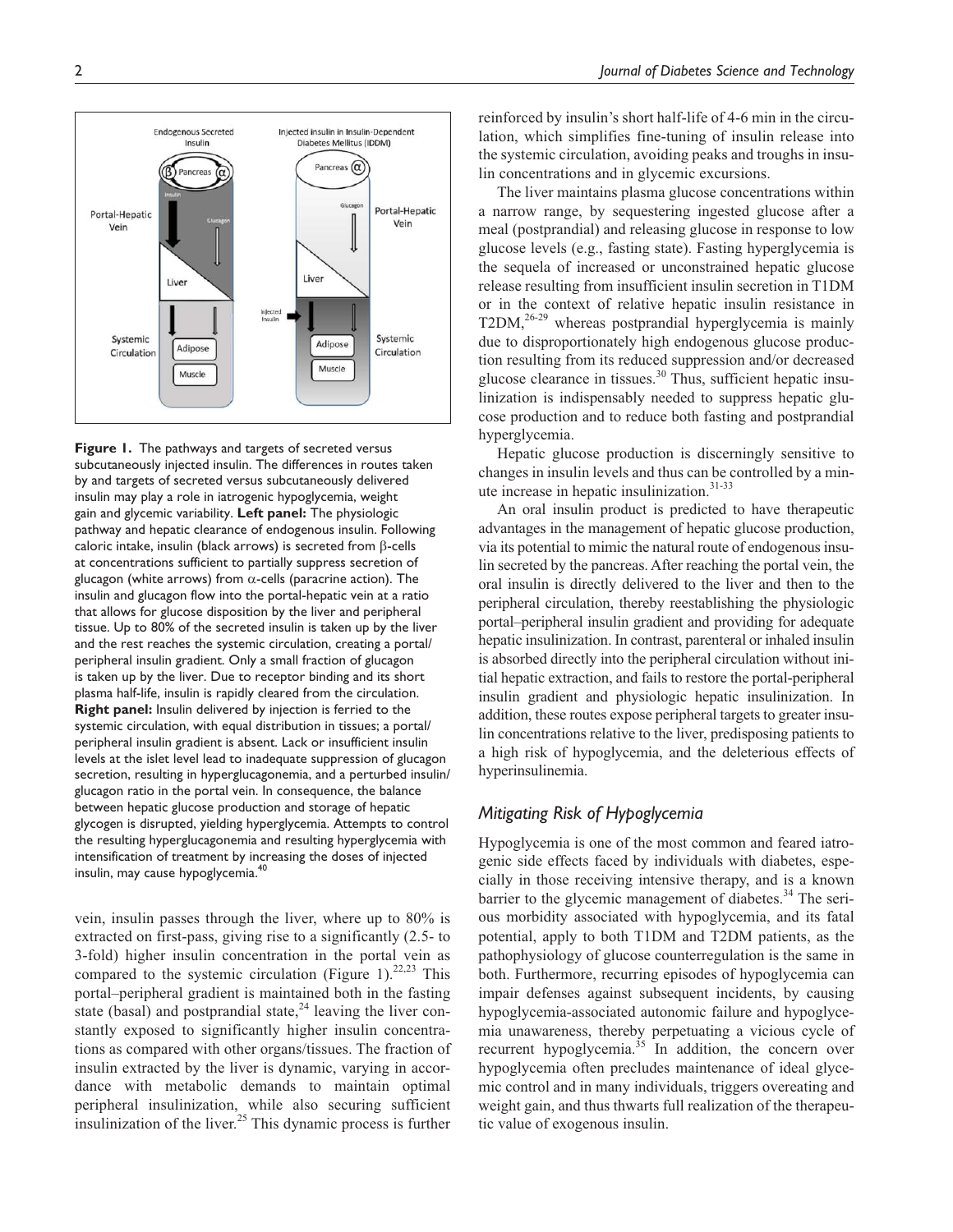Glucagon acts as a counterregulatory hormone to insulin by rapidly promoting hepatic glucose output via conversion of liver glycogen into circulating glucose. In healthy individuals, falling glucose levels triggers glucagon secretion, a response that is often blunted or absent in T1DM and in advanced T2DM and, as a result, increases the risk of hypoglycemia.<sup>36</sup>

Under normal conditions, insulin and glucagon operate in concert to maintain the glucose level within a narrow physiological range.<sup>37</sup> The insulin/glucagon ratio the hepatocyte is exposed to will dictate if it will be induced to store or supply nutrients such as glucose and lipids. $38$  The ratio is determined by the rate of secretion of these hormones from the α-cells and β-cells, which reside contiguously within the islets of Langerhans (islets) (Figure 1) and share the same interstitial space. By a paracrine action, insulin secreted from β-cells reciprocally regulates α-cell glucagon secretion, creating a secretory alliance, and generating the insulin/glucagon ratio optimal for maintained glycemic balance.<sup>39</sup> When exogenous insulin is necessary, injected forms distribute evenly throughout the body, in contrast to secreted insulin, which displays acute peaks (almost ~400 times higher) in the islets compared with the systemic concentration.<sup>40</sup> Therefore, suppression of glucagon secretion by injected insulin is impractical and exposes patients to the risk of hypoglycemia.<sup>40</sup> However, improving the ratio is attainable by increasing the insulin concentration in the portal vein. $41,42$  There is strong evidence that such a strategy can significantly reduce the occurrence of hypoglycemic events.13,43,44 Alternatively, the insulin/glucagon ratio can be increased by lowering glucagon levels, an approach that is drawing much attention and has spurred drug development research.<sup>40,45</sup>

### *Glycemic Stability*

Much attention has recently been paid to the impact of glycemic variability, independent of hyperglycemia, on risk for diabetic complications.46,47 Studies in animal models and in humans suggest that oscillating glucose levels are more detrimental than stable high glucose concentrations, and have been correlated with production of free radicals, accompanied by an insufficient increase in intracellular antioxidant defenses.<sup>48,49</sup>

While glycemic variability appears to result from the complex interplay between behavioral, psychological, and treatment-related factors, its pathophysiology remains unclear. It is posited that the pathophysiology of glycemic variability hinges on α-cell and/or β-cell dysfunction, resulting in an imbalance of the portal insulin-to-glucagon ratio.<sup>50,51</sup> More specifically, both insulin deficiency and impaired glucagon signaling, both of which affect hepatic glucose production and modify hepatic glucose uptake and storage, translate to glycemic swings. $52,53$  The net result is that more glucose (endogenous  $+$  ingested) enters the circulation at a faster rate than the body can assimilate, yielding

prolonged elevation of plasma glucose levels.<sup>54,55</sup> In parallel, glucose nadirs can result from malabsorption, interactions with concomitant drugs, defective insulin degradation, and delayed gastric emptying as a result of autonomic neuropathy. In addition, low glucose levels are often attributed to defective glucagon signaling, which adversely affects glycogenolysis and gluconeogenesis. Consequently, hepatic glycogen stores are lacking, limiting the ability of patients with diabetes to appropriately respond to low glucose levels.<sup>56-58</sup> Studies involving direct portal administration of insulin have demonstrated a significant attenuation of glycemic swings and stabilization of glycemia. $59-62$  In the first recorded pilot study assessing the effect of oral insulin as an add-on therapy, on glycemic stability in eight uncontrolled T1DM patients on subcutaneous insulin therapy, a significant reduction in the amplitude of glycemic excursions and glucose area under the curve was observed. Nevertheless, due to the small sample size and short follow-up period, the clinical relevance of these findings remains speculative (Clinicaltrials. gov NCT00867594).<sup>63</sup>

### *Mitigating Weight Gain*

The association between insulin therapy and weight gain is well known<sup>64,65</sup> and its magnitude is influenced by the intensity and duration of the insulin regimen, level of the initial glycemic control, the glycemic control achieved with treatment, and the combination of oral agents concomitantly used.<sup>66</sup> Many patients opt to delay treatment initiation or fail to exhibit long-term compliance due to this adverse effect of insulin.<sup>67</sup> Furthermore, weight gain is, by itself, associated with increased risk of cardiovascular disease, worsening insulin resistance and dyslipidemia, and can also fuel a vicious cycle of beta-cell dysfunction, further aggravating insulin resistance, increasing insulin requirement and leading to further weight gain.<sup>68</sup> Several mechanisms have been proposed to explain the insulin-weight gain correlation associated with the nonphysiologic route of insulin administration as the result of systemic hyperinsulinemia leading to a disproportional anabolic effect on muscle and adipose tissue.<sup>64,65</sup> Adequate hepatic insulinization without systemic hyperinsulinization, achieved by means of sulfonylureas,  $69$ peritoneally delivered insulin,<sup>70</sup> or with hepatoselective insu- $\lim$ <sup>71</sup> has shown that the route of insulin delivery has a strong bearing on weight control.

# **Potential Benefits of Portal Insulin Administration Beyond Glycemic Control**

Insulin delivery directly to the liver has demonstrated salient effects on a wide range of processes, extending beyond glycemic control. Such effects have been observed with intraperitoneal insulin infusions, $10,11,72$  direct intraportal insulin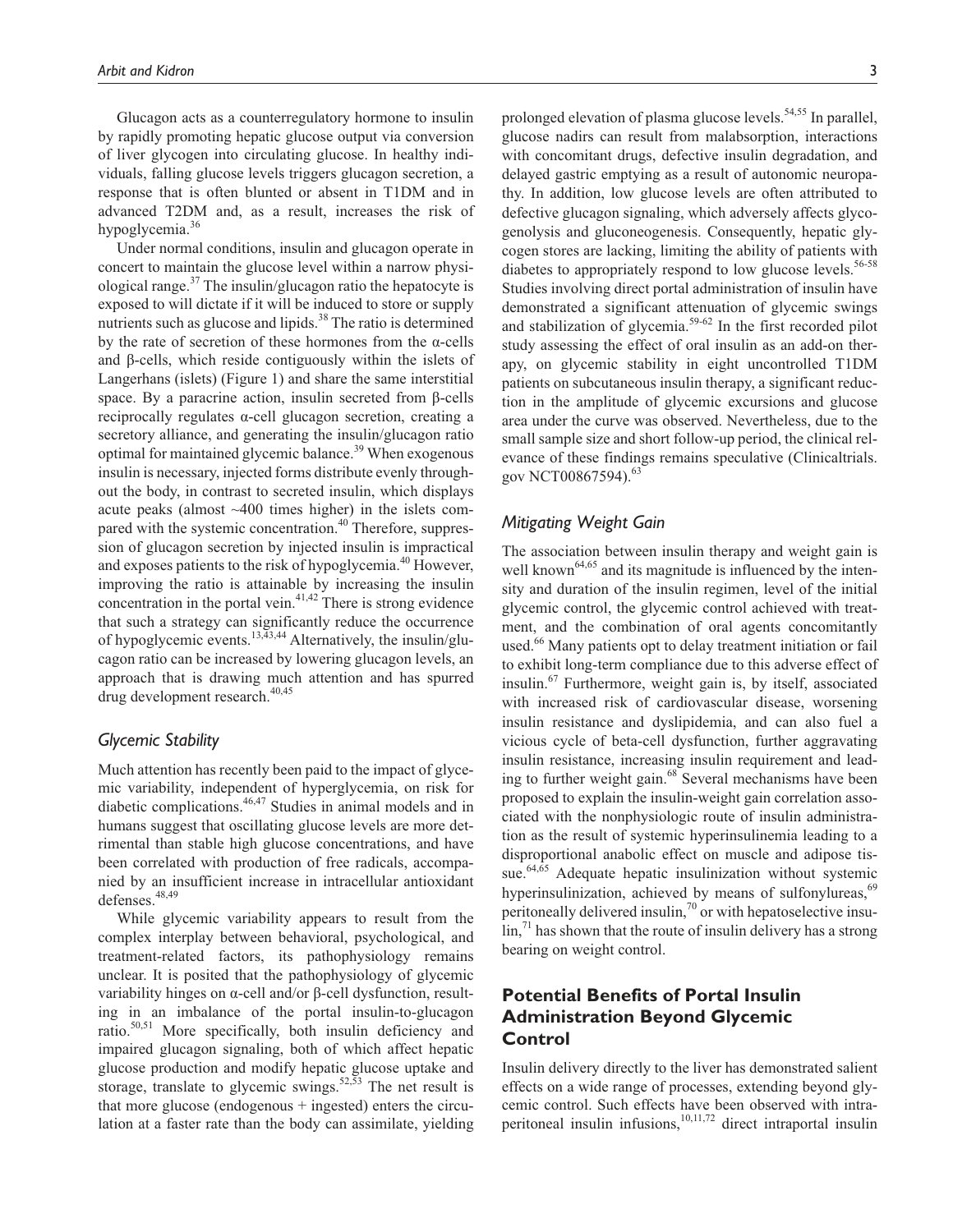administration, $13$  and hepatoselective insulins, as well as with long-acting parenteral insulin with a circulating depot, such as insulin detemir, which appears to possess an increased liver specificity.<sup>18,71,73</sup> Insulin increases the sensitivity of the liver to growth hormone (GH) by upregulating GH receptor expression, thereby augmenting insulin-like growth factor-1 (IGF-1) production.<sup>74</sup> In addition, it downregulates IGF binding protein-1 (IGFBP-1) production in the liver, thereby increasing circulating IGF-1 bioactivity.<sup>75</sup> Thus, portal insulinopenia, as seen in diabetes, is implicated by perturbations in GH bioactivity, worsening glucose intolerance and disrupted lipid metabolism.<sup>76</sup> Studies have shown that delivering insulin by continuous intraperitoneal insulin infusion (CIPII) or intraportally, as opposed to subcutaneously (SC), in patients with T1DM, had a beneficial effect on the GH– IGF1-IGFBP axis.<sup>15,77-79</sup>

Another example pertains to sex hormone–binding globulin (SHBG), which is produced in the liver and regulates the concentrations of freely circulating sex hormones. High SHBG levels lower the proportion of bioavailable sex hormones, such as estradiol and testosterone, and influences the relative balance of estradiol to testosterone through bidirectional feedback.<sup>80</sup> In male children and young adults with T1DM, SHBG and total testosterone levels appear to be significantly higher than in controls.<sup>81</sup> Moreover, adult men with controlled T1DM have a higher risk for hypogonadism, as reflected by lower free testosterone and higher SHBG levels.<sup>82</sup> In T2DM, a reduction in total testosterone, including both bioavailable and free testosterone, is observed.<sup>83,84</sup> Portal insulin has been shown to downregulate SHBG, irrespective of glycemic control.<sup>85-87</sup>

## **The Challenges of Polypeptide Absorption Following Oral Delivery**

The major challenges in the oral delivery of peptide and protein (p/p) drugs is their susceptibility to acid hydrolysis in the stomach, proteolytic degradation in the intestine, limited permeability across membranes and their tendency to complex and adsorb to the gut.<sup>88</sup> The process of proteolysis is a physiologic and efficient mechanism that enables the digestion of proteins in food and also plays a role in the inactivation of some organisms. Efforts to enhance p/p drug absorption have concentrated on methods which protect the drug during transit in the gastric environment and/or inhibition of proteolysis in the gut. Other technologies involve micronization, absorption enhancement and carrier-mediated transport enhancement, all of which allow for the sizable molecules to cross the epithelium either via the paracellular or transcellular route.<sup>89,90</sup> The current status of insulin development, in general, and of oral insulin, in particular, has recently been reviewed.<sup>21,91,92</sup> Two oral insulin development programs have gained visibility of recent.<sup>91</sup> Oramed Pharmaceuticals Inc. (Jerusalem, Israel) has developed its proprietary Protein Oral Delivery (POD™) technology, which employs a three-pronged

approach composed of encapsulation, protease inhibitors and a chelating agent. The pH-sensitive capsule shields the insulin from hydrolysis in the stomach and ascertains that the protein and other additives within the formulation are contemporaneously released in the small intestines, where the pH is close to neutral. The protease inhibitors serve to protect the insulin from degradation by the ubiquitous proteases in the brush border zone of the small intestines. The chelating agent scavenges calcium, an important cofactor for many proteases, and thereby inhibits intestinal enzyme activities, while also increasing paracellular permeability. In subjects with T1DM, Oramed's oral insulin has been shown to reduce postprandial glucose concentrations<sup>63</sup> and when administered preprandially, to reduce both fasting blood glucose levels and the requirement for fast-acting insulin doses.<sup>93</sup> In subjects with T2DM, Oramed's oral insulin led to a reduction in fasting blood glucose levels<sup>94</sup> and a decrease of inflammatory marker (c-reactive protein; CRP) levels in response to a six-week, once-daily, bedtime oral insulin regimen.<sup>63</sup> In a recently completed phase  $II_{\text{b}}$  trial with oral insulin capsules in adults with T2DM, a significant lowering of mean nighttime glucose levels as compared to their average levels during the run-in period, was observed as well as a reduction in mean 24-hour glucose, fasting glucose and daytime glucose (unpublished data).

Novo Nordisk A/S (Denmark) has conducted five phase I clinical trials (NCT02470039, NCT02304627, NCT01931137, NCT01796366, and NCT01334034) with oral insulins (NN1953, NN1954, and NN1956) to treat T1DM and  $T2DM<sup>95</sup>$ and has completed a phase 2 study with an oral insulin (unpublished). The drug delivery technology used is Merrion Pharmaceuticals' proprietary formulations, collectively referred to as gastrointestinal permeation enhancement technology (GIPET™). The technology is based on microemulsions of oil and surfactant or a mixture of fatty-acid derivatives in an enteric-coated gel capsule. This absorption enhancer system has shown to safely increase the oral bioavailability of several types of low-permeability compounds in man.<sup>96</sup>

### **The Future**

The realization of a safe and effective oral insulin dosage form will undoubtedly be a major advance in the field of diabetology. Yet, there remain aspects requiring further studies and evaluations. $97$  Due to its potency and narrow therapeutic window, to be effective and safe, insulin doses must be reasonably titratable, with a consistent and reproducible absorption index, both within and among subjects. Even now, current parenteral insulin therapies continue to suffer from serious deficiencies owing to inconsistency of therapeutic action from dose to dose and from patient to patient, and thus only infrequently normalizes blood glucose in chronic use. $98,99$  To a large extent, its pharmacodynamic effect reflects the significant variability in its absorption, that can range from 20% to over 55% with injectable insulin.<sup>100,101</sup>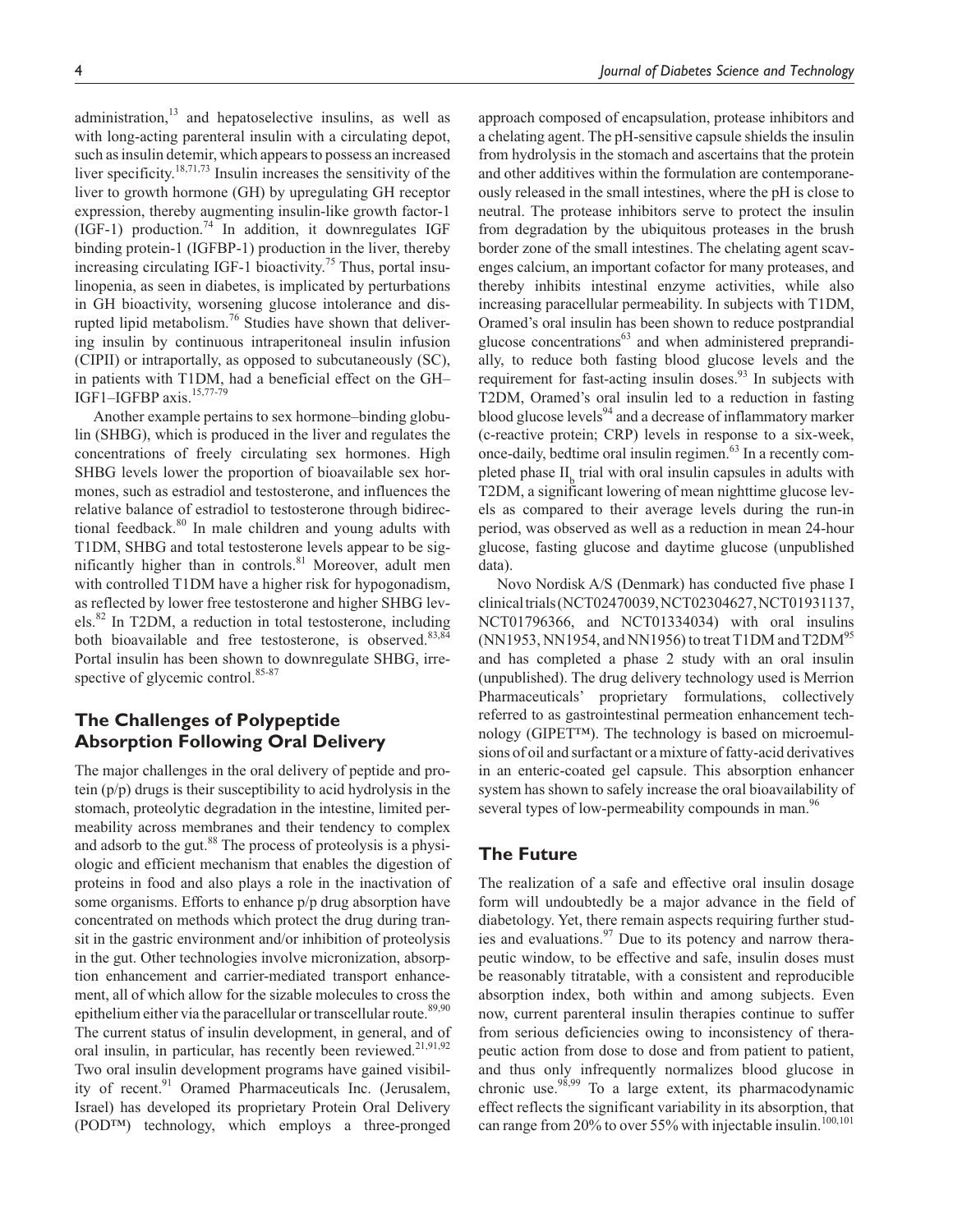Absorption variability, inherent to oral ingested medications, is likely to be amplified when bioavailability is low. Current oral peptides and proteins delivery technologies are typified by relatively low bioavailability, estimated at 5-8% for Oramed's oral insulin.<sup>102</sup> Furthermore, considerations and surveillance of the effects of the large amounts of unabsorbed drug lingering in the intestines, particularly regarding insulin, a growth factor with mitogenic potential $103$  and a recognized modulator of gastrointestinal physiology will be required.<sup>104</sup> Moreover, given that the effect of oral insulin will be mainly on the liver, such a preparation is unlikely to have a potent effect on glucose disposal in the periphery and on controlling free fatty acid lipolysis in adipose tissue. While it is improbable that it will replace injectable insulin in insulin-dependent individuals, an oral insulin dosage form may serve as a stand-alone drug for patients in the early stages of T2DM with impaired fasting blood glucose, largely the outcome of excess hepatic glucose production. In addition, it may be advantageous as an adjuvant to antihyperglycemic drugs (e.g., insulin sensitizers), prescribed to contend with insulin insufficiency, or when hepatic insulin resistance is driven by a pathogenic mechanism. Oral insulin may also be effective in reducing glucose instability, such as often seen in unstable T1DM, by modifying the insulin-to-glucagon ratio in the portal vein to favor hepatic glucose sequestration and restoration of glycogen stores. In such a case, oral insulin will not only dampen glucose excursions, but may also replenish glycogen stores in the liver, which is important in hypoglycemia, to allow for rapid glycogenolysis and glucose infusion into the circulation.

Given the magnitude of diabetes and the heterogeneity of its pathophysiology, it is likely that no single drug or delivery method will meet the needs of all patients. It is therefore essential that oral insulin will be optimally positioned to address the specific pathophysiologic aspects of glucose intolerance, where its use may have the greatest impact to improve outcome.

### **Conclusion**

Insulin remains the one therapy with unlimited potential to safely achieve glucose control in most patients with diabetes. Acceptance and compliance of insulin therapy in patients with T2DM is wanting. The oral dosage form is generally the preferable and safest route for drug delivery. An oral insulin, often referred to as the holy grail, being patient friendlier and with theoretical physiologic advantages, may foster adherence and compliance, to result in superior outcomes. However, its relatively low bioavailability and consequently high absorption variability, remain a challenge to be overcome. While the first century of insulin therapy focused on supply, purification, and improved pharmacokinetics, the future will likely focus on development of more user-friendly and physiologic formulations that will minimize the risk of hypoglycemia, weight gain and other insulin therapy-associated complications. Early-stage development programs of oral insulin are under way and appear promising; challenges remain, but seem surmountable.

### **Abbreviations**

CIPII, continuous intraperitoneal insulin infusion; CRP, c-reactive protein; GH, growth hormone; GIP, gastric inhibitory polpeptide; GIPET, gastrointestinal permeation enhancement technology; GLP-1, glucagon-like peptide 1; IGFBP-1, IGF binding protein-1; IGF-1, insulin-like growth factor-1; POD, Protein Oral Delivery; p/p, peptide and protein; SC, subcutaneous; SHBG, sex hormone– binding globulin; T1DM, type 1 diabetes mellitus; T2DM, type 2 diabetes mellitus.

#### **Acknowledgments**

The authors would like to acknowledge and thank Yehudit Posen, PhD for her invaluable editorial assistance.

#### **Declaration of Conflicting Interests**

The author(s) declared the following potential conflicts of interest with respect to the research, authorship, and/or publication of this article: MK is an employee of Oramed Pharmaceuticals Inc. and holds shares in the company. EA is not affiliated with Oramed and holds no shares in the company.

#### **Funding**

The author(s) received no financial support for the research, authorship, and/or publication of this article.

### **References**

- 1. Diabetes Control and Complications Trial Research Group. The effect of intensive treatment of diabetes on the development and progression of long-term complications in insulin-dependent diabetes mellitus. *N Engl J Med*. 1993;329(14):977-986.
- 2. Nathan DM. Diabetes Control and Complications Trial/ Epidemiology of Diabetes Interventions and Complications (DCCT/EDIC) Study Research Group: intensive diabetes treatment and cardiovascular disease in patients with type 1 diabetes. *N Engl J Med*. 2005;353:2643-2653.
- 3. Skyler JS, Bergenstal R, Bonow RO, et al. Intensive glycemic control and the prevention of cardiovascular events: implications of the ACCORD, ADVANCE, and VA diabetes trials: a position statement of the American Diabetes Association and a scientific statement of the American College of Cardiology Foundation and the American Heart Association. *J Am Coll Cardiol*. 2009;53(3):298-304.
- 4. Turnbull F, Abraira C, Anderson R, et al. Intensive glucose control and macrovascular outcomes in type 2 diabetes. *Diabetologia*. 2009;52(11):2288-2298.
- 5. Zhang C-Y, Sun A-J, Zhang S-N, et al. Effects of intensive glucose control on incidence of cardiovascular events in patients with type 2 diabetes: a meta-analysis. *Ann Med*. 2010;42(4):305-315.
- 6. Leahy JL. Insulin therapy in type 2 diabetes mellitus. *Endocrinol Metab Clin North Am*. 2012;41(1):119-144.
- 7. Segal AR, Vootla T, Beaser RS. Insulin: making sense of current options. *Endocrinol Metab Clin North Am*. 2016;45(4): 845-874.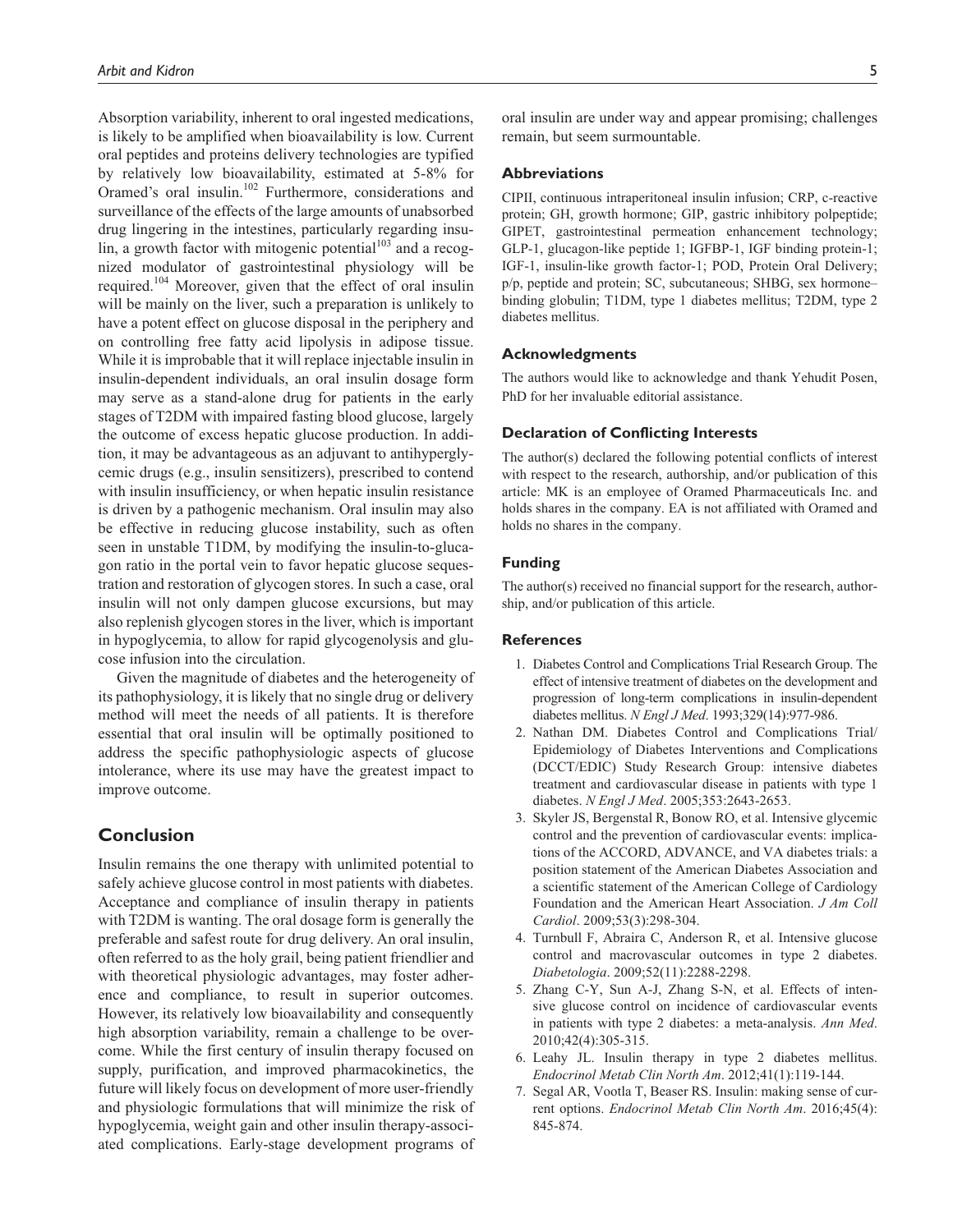- 8. Spaan NA, Teplova AE, Renard E, Spaan JA. Implantable insulin pumps: an effective option with restricted dissemination. *Lancet Diabetes Endocrinol*. 2014;2(5):358-360.
- 9. Spaan N, Teplova A, Stam G, Spaan J, Lucas C. Systematic review: continuous intraperitoneal insulin infusion with implantable insulin pumps for diabetes mellitus. *Acta Diabetologica*. 2014;51(3):339-351.
- 10. van Dijk PR, Logtenberg SJ, Gans RO, Bilo HJ, Kleefstra N. Intraperitoneal insulin infusion: treatment option for type 1 diabetes resulting in beneficial endocrine effects beyond glycaemia. *Clin Endocrinol (Oxf)*. 2014;81(4):488-497.
- 11. Schade DS, Eaton RP, Friedman NM, Spencer WJ. Normalization of plasma insulin profiles with intraperitoneal insulin infusion in diabetic man. *Diabetologia*. 1980;19(1):35- 39.
- 12. Logtenberg SJ, Kleefstra N, Houweling ST, et al. Improved glycemic control with intraperitoneal versus subcutaneous insulin in type 1 diabetes: a randomized controlled trial. *Diabetes Care*. 2009;32(8):1372-1377.
- 13. Shishko PI, Kovalev PA, Goncharov VG, Zajarny IU. Comparison of peripheral and portal (via the umbilical vein) routes of insulin infusion in IDDM patients. *Diabetes*. 1992;41(9):1042-1049.
- 14. Dijk PRv, Logtenberg SJJ, Chisalita SI, et al. Different effects of intraperitoneal and subcutaneous insulin administration on the GH-IGF-1 axis in type 1 diabetes. *J Clin Endocrinol Metab*. 2016;101(6):2493-2501.
- 15. Hanaire-Broutin H, Sallerin-Caute B, Poncet MF, et al. Effect of intraperitoneal insulin delivery on growth hormone binding protein, insulin-like growth factor (IGF)-I, and IGF-binding protein-3 in IDDM. *Diabetologia*. 1996;39(12):1498-504.
- 16. Jeandidier N, Selam JL, Renard E, et al. Decreased severe hypoglycemia frequency during intraperitoneal insulin infusion using programmable implantable pumps. Evadiac Study Group. *Diabetes Care*. 1996;19(7):780.
- 17. Herring R, Jones RH, Russell-Jones DL. Hepatoselectivity and the evolution of insulin. *Diabetes Obes Metab*. 2014;16(1):1-8.
- 18. Herring R, Shojaee-Moradie F, Umpleby A, Jones R, Jackson N, Russell-Jones D. Effect of subcutaneous insulin detemir on glucose flux and lipolysis during hyperglycaemia in people with type 1 diabetes. *Diabetes Obes Metab*. 2015;17(5):459-467.
- 19. Edgerton DS, Moore MC, Winnick JJ, et al. Changes in glucose and fat metabolism in response to the administration of a hepato-preferential insulin analog. *Diabetes*. 2014;63(11):3946- 3954.
- 20. Heinemann L, Jacques Y. Oral insulin and buccal insulin: a critical reappraisal. *J Diabetes Sci Technol*. 2009;3(3):568- 584.
- 21. Fonte P, Araújo F, Reis S, Sarmento B. Oral insulin delivery: how far are we? *J Diabetes Sci Technol*. 2013;7(2):520-531.
- 22. Eaton RP, Allen RC, Schade DS. Hepatic removal of insulin in normal man: dose response to endogenous insulin secretion. *J Clin Endocrinol Metab*. 1983;56(6):1294-1300.
- 23. Polonsky KS, Rubenstein AH. C-peptide as a measure of the secretion and hepatic extraction of insulin. Pitfalls and limitations. *Diabetes*. 1984;33(5):486-494.
- 24. Cherrington AD. Control of glucose production in vivo by insulin and glucagon. *Comprehensive Physiology*. 2011;759- 785. doi:10.1002/cphy.cp070225
- 25. Bergman R. Non-esterified fatty acids and the liver: why is insulin secreted into the portal vein? *Diabetologia*. 2000;43(7): 946-952.
- 26. DeFronzo RA, Hendler R, Simonson D. Insulin resistance is a prominent feature of insulin-dependent diabetes. *Diabetes*. 1982;31(9):795-801.
- 27. Rizza RA. Pathogenesis of fasting and postprandial hyperglycemia in type 2 diabetes: implications for therapy. *Diabetes*. 2010;59(11):2697-2707.
- 28. Dunning BE, Gerich JE. The role of α-cell dysregulation in fasting and postprandial hyperglycemia in type 2 diabetes and therapeutic implications. *Endocr Rev*. 2007;28(3):253-283.
- 29. Vaag A, Alford F, Henriksen F, Christopher M, Beck-Nielsen H. Multiple defects of both hepatic and peripheral intracellular glucose processing contribute to the hyperglycaemia of NIDDM. *Diabetologia*. 1995;38(3):326-336.
- 30. Firth R, Bell P, Marsh H, Hansen I, Rizza RA. Postprandial hyperglycemia in patients with noninsulin-dependent diabetes mellitus. Role of hepatic and extrahepatic tissues. *J Clin Invest*. 1986;77(5):1525.
- 31. Edgerton DS, Cardin S, Emshwiller M, et al. Small increases in insulin inhibit hepatic glucose production solely caused by an effect on glycogen metabolism. *Diabetes*. 2001;50(8):1872- 82.
- 32. Edgerton DS, Lautz M, Scott M, et al. Insulin's direct effects on the liver dominate the control of hepatic glucose production. *J Clin Invest*. 2006;116(2):521-527.
- 33. Basu R, Basu A, Johnson CM, Schwenk WF, Rizza RA. Insulin dose-response curves for stimulation of splanchnic glucose uptake and suppression of endogenous glucose production differ in nondiabetic humans and are abnormal in people with type 2 diabetes. *Diabetes*. 2004;53(8):2042-2050.
- 34. Cryer P. Hypoglycaemia: the limiting factor in the glycaemic management of type I and type II diabetes. *Diabetologia*. 2002;45(7):937-948.
- 35. Cryer PE. Mechanisms of hypoglycemia-associated autonomic failure and its component syndromes in diabetes. *Diabetes*. 2005;54(12):3592-3601.
- 36. Cryer PE. Minireview: Glucagon in the pathogenesis of hypoglycemia and hyperglycemia in diabetes. *Endocrinology*. 2011;153(3):1039-1048.
- 37. Maruyama H, Hisatomi A, Orci L, Grodsky G, Unger R. Insulin within islets is a physiologic glucagon release inhibitor. *J Clin Invest*. 1984;74(6):2296.
- 38. Satake S, Moore MC, Igawa K, et al. Direct and indirect effects of insulin on glucose uptake and storage by the liver. *Diabetes*. 2002;51(6):1663-71.
- 39. Wang Q, Liang X, Wang S. Intra-islet glucagon secretion and action in the regulation of glucose homeostasis. *Frontiers Physiol*. 2013;3:485.
- 40. Davidson JA, Holland WL, Roth MG, et al. Glucagon therapeutics, dawn of a new era for diabetes care. *Diabetes Metab Res Rev*. 2016;32(7):660-665.
- 41. Gregory JM, Kraft G, Scott MF, et al. Insulin delivery into the peripheral circulation: a key contributor to hypoglycemia in type 1 diabetes. *Diabetes*. 2015;64(10):3439-3451.
- 42. Evans ML. Too much or too little? The double jeopardy of subcutaneous insulin therapy in diabetes. *Diabetes*. 2015;64(10): 3353-3354.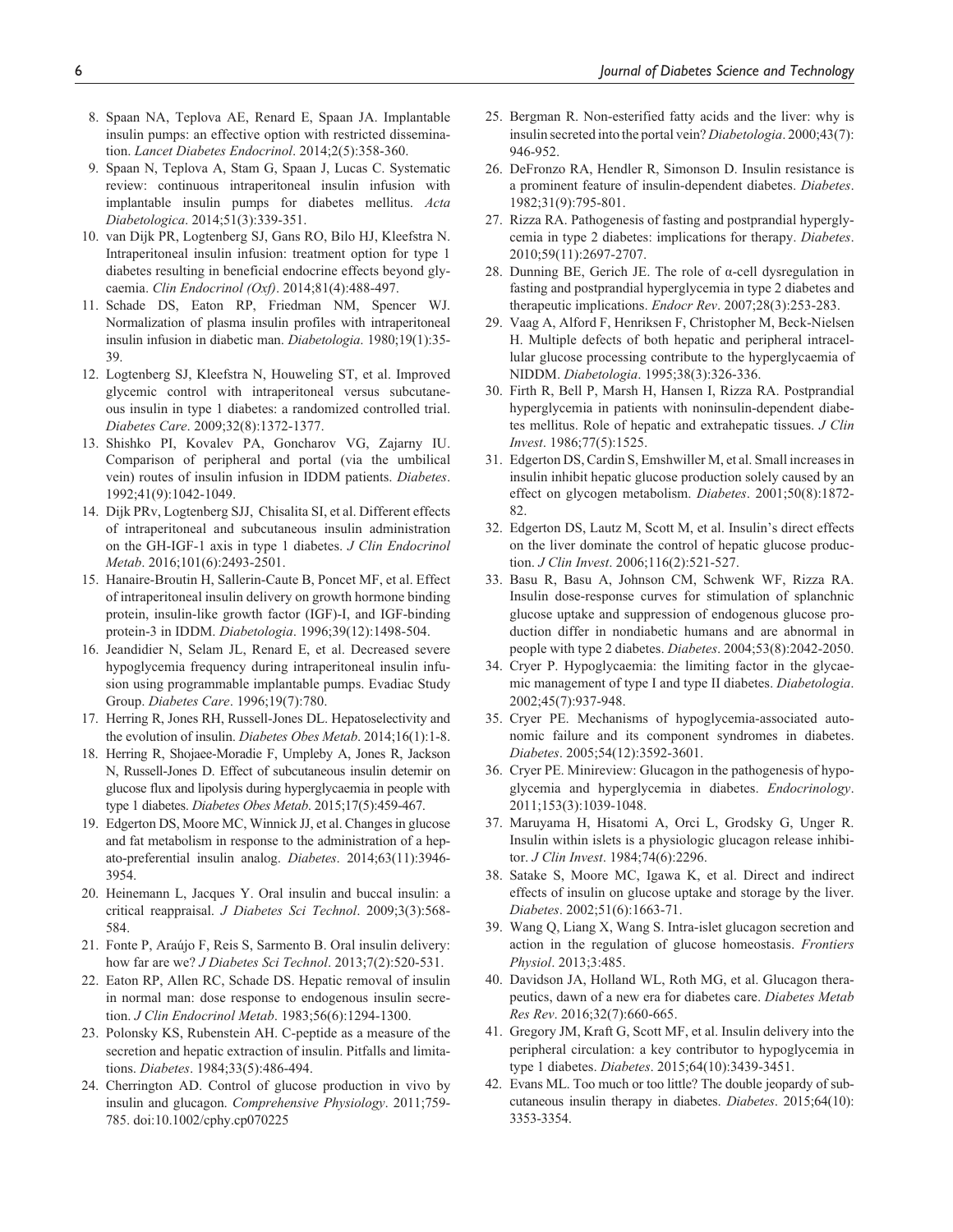- 43. Oskarsson P, Lins P, Backman L, Adamson U. Continuous intraperitoneal insulin infusion partly restores the glucagon response to hypoglycaemia in type 1 diabetic patients. *Diabetes Metab*. 2000;26(2):118-124.
- 44. Liebl A, Hoogma R, Renard E, et al. A reduction in severe hypoglycaemia in type 1 diabetes in a randomized crossover study of continuous intraperitoneal compared with subcutaneous insulin infusion. *Diabetes Obes Metab*. 2009;11(11):1001-1008.
- 45. Cho YM, Merchant CE, Kieffer TJ. Targeting the glucagon receptor family for diabetes and obesity therapy. *Pharmacol Ther*. 2012;135(3):247-278.
- 46. Brownlee M, Hirsch IB. Glycemic variability: a hemoglobin A1c–independent risk factor for diabetic complications. *JAMA*. 2006;295(14):1707-1708.
- 47. Monnier L, Colette C, Leiter L, et al. The effect of glucose variability on the risk of microvascular complications in type 1 diabetes: response to Kilpatrick et al. *Diabetes Care*. 2007;30(1):185-186.
- 48. Ceriello A, Esposito K, Piconi L, et al. Oscillating glucose is more deleterious to endothelial function and oxidative stress than mean glucose in normal and type 2 diabetic patients. *Diabetes*. 2008;57(5):1349-1354.
- 49. Monnier L, Mas E, Ginet C, et al. Activation of oxidative stress by acute glucose fluctuations compared with sustained chronic hyperglycemia in patients with type 2 diabetes. *JAMA*. 2006;295(14):1681-1687.
- 50. Gillard P, Hilbrands R, Van de Velde U, et al. Minimal functional beta-cell mass in intraportal implants that reduces glycemic variability in type 1 diabetic recipients. *Diabetes Care*. 2013;36(11):3483-3488.
- 51. Unger RH, Orci L. Paracrinology of islets and the paracrinopathy of diabetes. *Proc Natl Acad Sci USA*. 2010;107(37): 16009-16012.
- 52. D'Alessio D. The role of dysregulated glucagon secretion in type 2 diabetes. *Diabetes Obes Metab*. 2011;13(1):126-132.
- 53. Hughes DS, Narendran P. Alpha cell function in type 1 diabetes. *Br J Diabetes*. 2014;14(2):45-51.
- 54. Meyer C, Woerle HJ, Dostou JM, Welle SL, Gerich JE. Abnormal renal, hepatic, and muscle glucose metabolism following glucose ingestion in type 2 diabetes. *Am J Physiol Endocrinol Metab*. 2004;287(6):E1049-E1056.
- 55. Woerle HJ, Szoke E, Meyer C, et al. Mechanisms for abnormal postprandial glucose metabolism in type 2 diabetes. *Am J Physiol Endocrinol Metab*. 2006;290(1):E67-E77.
- 56. Krssak M, Brehm A, Bernroider E, et al. Alterations in postprandial hepatic glycogen metabolism in type 2 diabetes. *Diabetes*. 2004;53(12):3048-3056.
- 57. Hwang J-H, Perseghin G, Rothman DL, et al. Impaired net hepatic glycogen synthesis in insulin-dependent diabetic subjects during mixed meal ingestion. A 13C nuclear magnetic resonance spectroscopy study. *J Clin Invest*. 1995;95(2):783.
- 58. Moore MC, Coate KC, Winnick JJ, An Z, Cherrington AD. Regulation of hepatic glucose uptake and storage in vivo. *Adv Nutr*. 2012;3(3):286-294.
- 59. DeVries JH, Snoek FJ, Kostense PJ, Masurel N, Heine RJ. A randomized trial of continuous subcutaneous insulin infusion and intensive injection therapy in type 1 diabetes for patients with long-standing poor glycemic control. *Diabetes Care*. 2002;25(11):2074-2080.
- 60. Catargi B, Meyer L, Melki V, Renard E, Jeandidier N. Comparison of blood glucose stability and HbA1C between implantable insulin pumps using U400 HOE 21PH insulin and external pumps using lispro in type 1 diabetic patients: a pilot study. *Diabetes Metab*. 2002;28(2):133-137.
- 61. van Dijk PR, Groenier KH, DeVries JH, et al. Continuous intraperitoneal insulin infusion versus subcutaneous insulin therapy in the treatment of type 1 diabetes: effects on glycemic variability. *Diabetes Technol Ther*. 2015;17(6):379-384.
- 62. Logtenberg SJ, Kleefstra N, Houweling ST, et al. Improved glycemic control with intraperitoneal versus subcutaneous insulin in type 1 diabetes: a randomized controlled trial. *Diabetes Care*. 2009;32(8):1372-1377.
- 63. Eldor R, Arbit E, Corcos A, Kidron M. Glucose-reducing effect of the ORMD-0801 oral insulin preparation in patients with uncontrolled type 1 diabetes: a pilot study. *PLOS ONE*. 2013;8(4):e59524.
- 64. Heller S. Weight gain during insulin therapy in patients with type 2 diabetes mellitus. *Diabetes Res Clin Pract*. 2004;65: S23-S27.
- 65. Russell-Jones D, Khan R. Insulin-associated weight gain in diabetes—causes, effects and coping strategies. *Diabetes Obes Metab*. 2007;9(6):799-812.
- 66. Khan R. Weight gain and insulin therapy. *Br J Diabetes Vasc Dis*. 2004;4(4):264-267.
- 67. Ross SA, Tildesley HD, Ashkenas J. Barriers to effective insulin treatment: the persistence of poor glycemic control in type 2 diabetes. *Curr Med Res Opin*. 2011;27(sup3):13-20.
- 68. Purnell JQ, Hokanson JE, Cleary PA, et al. The effect of excess weight gain with intensive diabetes treatment on cardiovascular disease risk factors and atherosclerosis in type 1 diabetes: Results from the Diabetes Control and Complications Trial/ Epidemiology of Diabetes Interventions and Complications Study (DCCT/EDIC) study. *Circulation*. 2013;127(2): 180-187.
- 69. Wright A, Cull C, Holman R, et al. United Kingdom Prospective Diabetes Study 24: a 6-year, randomized, controlled trial comparing sulfonylurea, insulin, and metformin therapy in patients with newly diagnosed type 2 diabetes that could not be controlled with diet therapy. *Ann Intern Med*. 1998;128(3): 165-175.
- 70. Freyse EJ, Fischer U, Knospe S, Ford GC, Nair KS. Differences in protein and energy metabolism following portal versus systemic administration of insulin in diabetic dogs. *Diabetologia*. 2006;49(3):543-51.
- 71. Rosenstock J, Bergenstal RM, Blevins TC, et al. Better glycemic control and weight loss with the novel long-acting basal insulin LY2605541 compared with insulin glargine in type 1 diabetes: A randomized, crossover study. *Diabetes Care*. 2013;36(3):522-528.
- 72. Hanaire-Broutin H, Sallerin-Caute B, Poncet MF, et al. Insulin therapy and GH-IGF-I axis disorders in diabetes: impact of glycaemic control and hepatic insulinization. *Diabetes Metab*. 1996;22(4):245-250.
- 73. Ma Z, Christiansen JS, Laursen T, Lauritzen T, Frystyk J. Short-term effects of NPH insulin, insulin detemir, and insulin glargine on the GH–IGF1–IGFBP axis in patients with type 1 diabetes. *Eur J Endocrinol*. 2014;171(4):471-479.
- 74. Leung KC, Doyle N, Ballesteros M, Waters MJ, Ho KK. Insulin regulation of human hepatic growth hormone receptors: